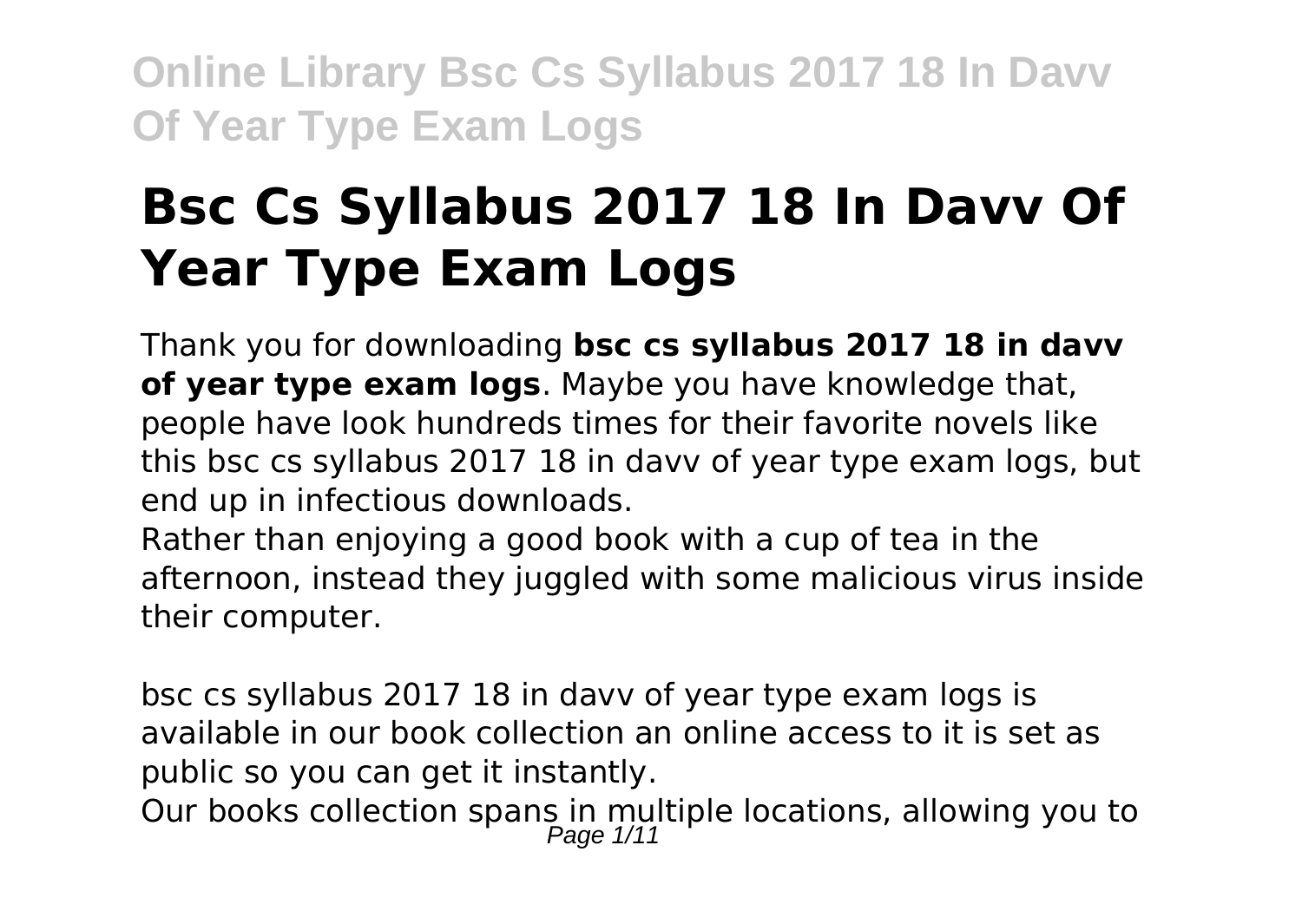get the most less latency time to download any of our books like this one.

Kindly say, the bsc cs syllabus 2017 18 in davv of year type exam logs is universally compatible with any devices to read

Each book can be read online or downloaded in a variety of file formats like MOBI, DJVU, EPUB, plain text, and PDF, but you can't go wrong using the Send to Kindle feature.

#### **Bsc Cs Syllabus 2017 18**

B.Sc., Computer Science Syllabus (2017-18 onwards) Page 3 External Examination: 75 Marks -Time: 3 hours. The pattern of External Examination Question Paper for Part I, Part III and IV will be as follows : Section - A (  $10 \times 1 = 10$  Marks) Ouestion numbers 1 to 10 - Answer all questions.

### **HAJEE KARUTHA ROWTHER HOWDIA COLLEGE**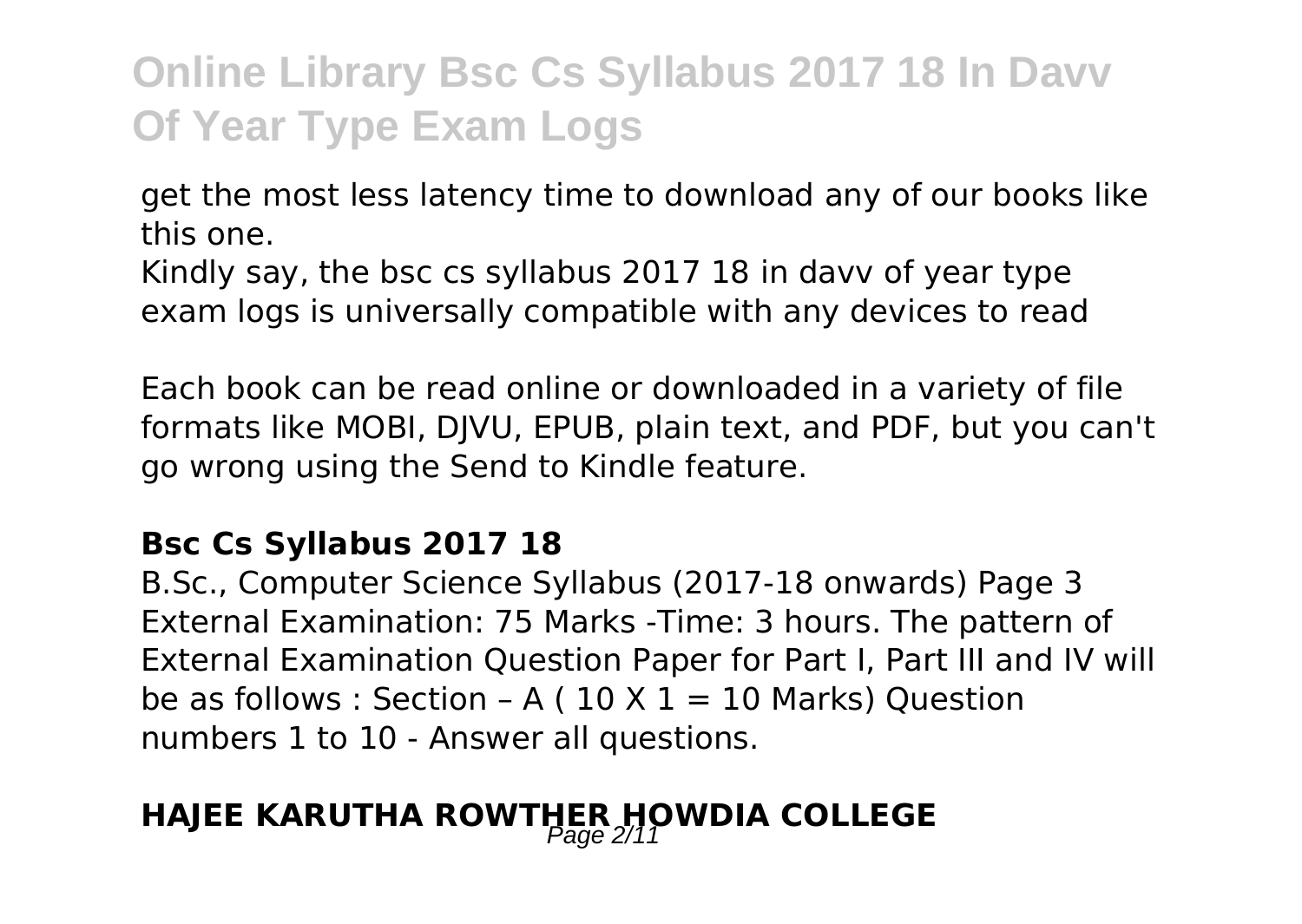Computer Science SYLLABUS - CBCS PATTERN EFFECTIVE FROM THE ACADEMIC YEAR 2017-2018 All Papers should be handled and valued by Computer Science Department only. For University practical examinations both Internal and External examiners should be appointed from Computer Science Department. FIRST OPTION (Allied Computer Science)

### **PERIYAR UNIVERSITY**

KNUST Computer Science Syllabus 2017/18 Course Outline BSc. Computer Science. The aims and objective for the running of the programme are as follows: The aims and objectives of the parallel programme and the admission requirements are the same as that that of the regular programme: The aims and objective for the running of the programme are as follows:

### **KNUST Computer Science Syllabus 2017/18 | Student Portal** Page 3/11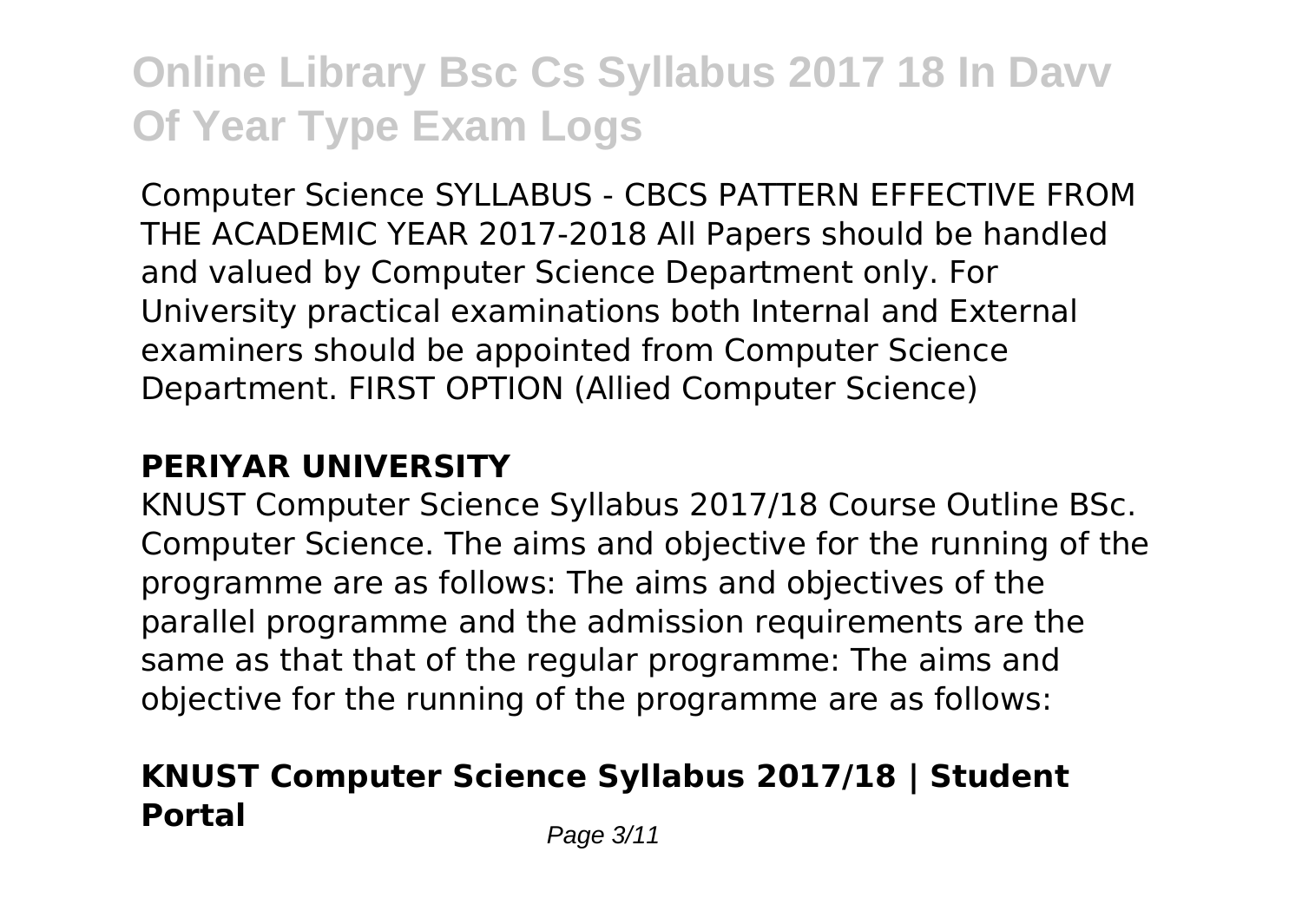B B.Sc. Statistics (Non-Mathematics Combinations) CBCS Syllabus VI Semester 2017-18: 27-12-2017: 21: BSc (CS) CBCS VI Semester Syllabus 2017-18: 27-12-2017: 22: B.Sc. Electronics CBCS VI Semester Approved Syllabus 2017-18: 27-12-2017: 23: B.Sc. Biochem CBCS VI Semester Syllabus (Revised) 27-12-2017: 24: B.Sc. Microbiology CBCS Syllabus VI ...

#### **UG CBCS III YEAR VI SEMESTER SYLLABUS 2017-18**

Under Graduate degree programmes – Syllabus (Revision 2017) – Choice Based Credit System (CBCS) – (with effect from 2017 admission onwards) Regulation – CBCS UG 2017 Amendment No:1 <click here> Amendment No:2 <click here> CBCS UG Syllabus (2017 onwards) Regulation – CBCS UG 2017 University Order Bachelor of Arts (BA) Bachelor of Science (B.Sc) Bachelor of Commerce […]

## Revised UG CBCS Syllabus 2017 - MG University : MG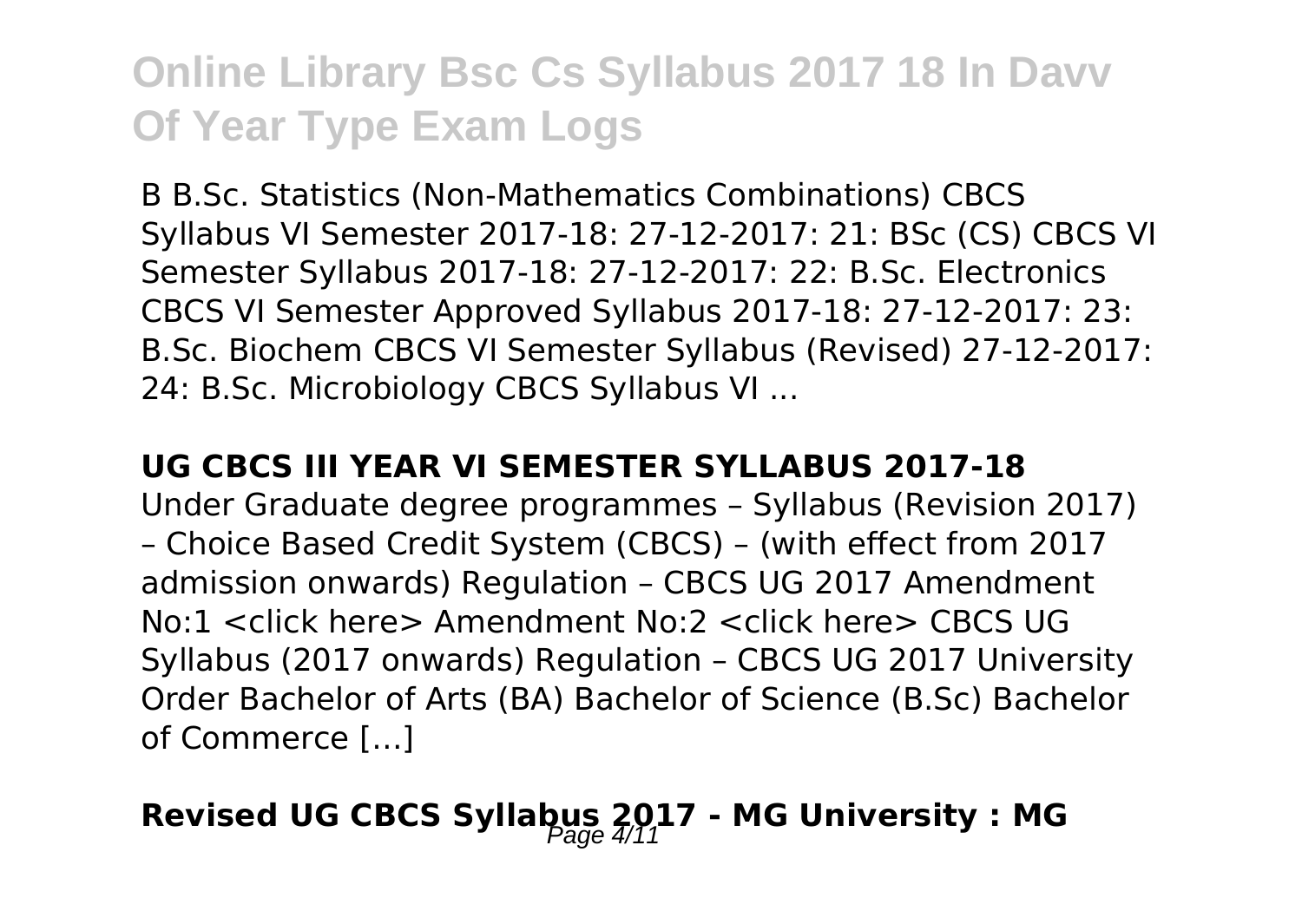### **University**

Syllabus for B.Sc. (Honours) in Computer Science (CMSA) with Choice Based Credit System (CBCS) for Semesters– I-VI from the Academic Session 2018-19 SEMESTER – I SEMESTER – I CMS-A-CC-1-1-TH: Digital Logic

#### **UNIVERSITY OF CALCUTTA SYLLABUS**

BSc Computer Science (BSc CS) is a 3-year undergraduate program that deals with the subjects and topics related to computer science, computer application, and its services. The main aim of this program is to create quality professionals and research fellows who can work in every sector of the world by implementing the technology of computer systems and software.

### **BSc Computer Science Course, Eligibility, Subjects ...**

Syllabus of Post Graduate Diploma in Statistics, 2017-18, 2018-19, 2019-20 Regulations for Choice Based Credit System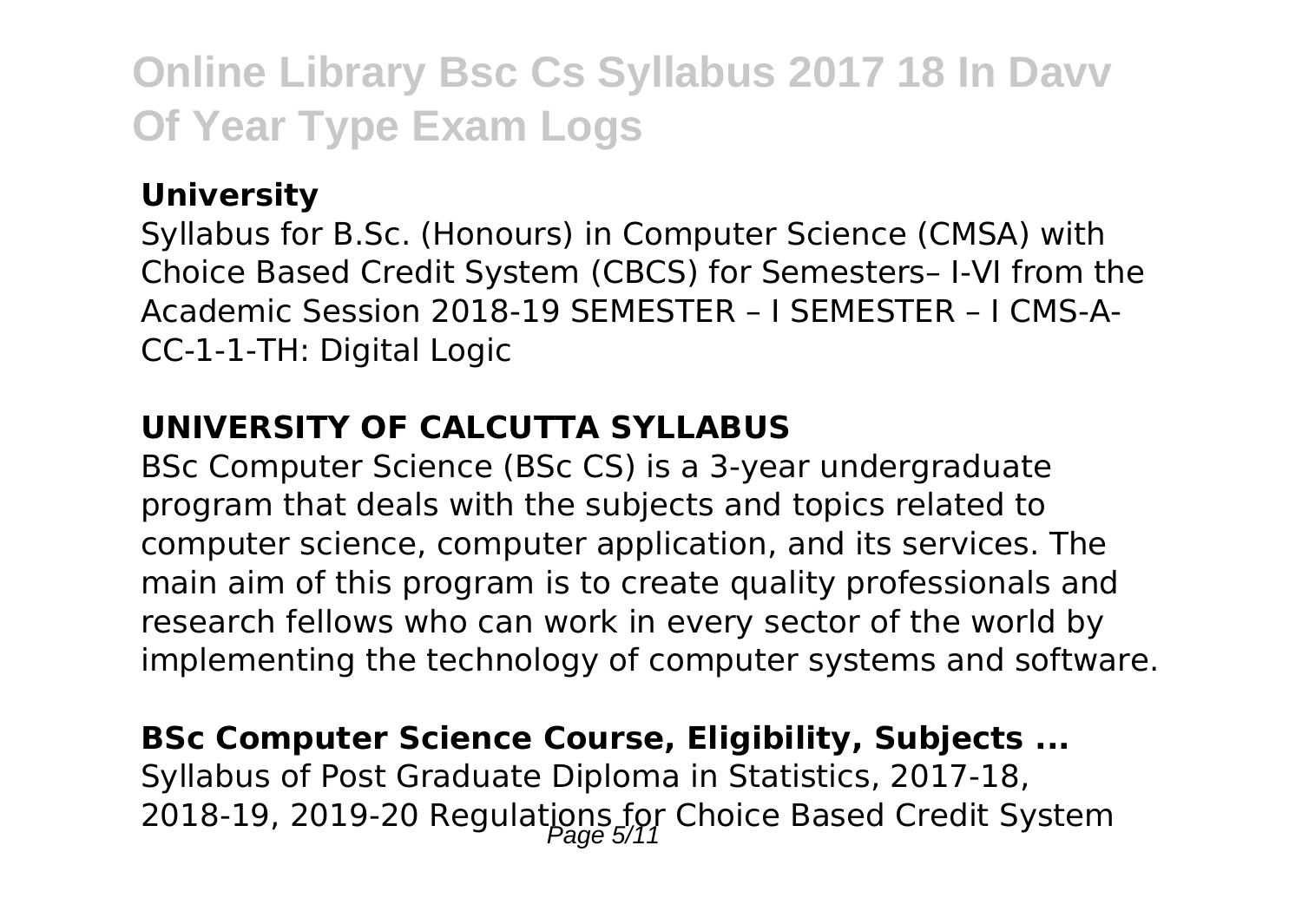M.Sc. under the Framework of Honours School System (Semes : Regulations for Choice Based Credit System M.Sc. under the Framework of Honours School System (Semester System)

**Syllabus for Science - Panjab University Chandigarh India** Download Mumbai University (MU) BSC Computer Science (CS) Semester 1 question papers for subjects - Computer Organization and Design,Programming with Python-I,Free and Open Source Software,Database Systems,Discrete Mathematics,Descriptive Statistics and Introduction to Probability.

**FYBSC CS - Sem 1 Question Papers | Mumbai University** MAHARSHI DAYANAND UNIVERSITY, ROHTAK (A State University established under Haryana Act No. XXV of 1975) 'A' Grade University Accredited by NAAC.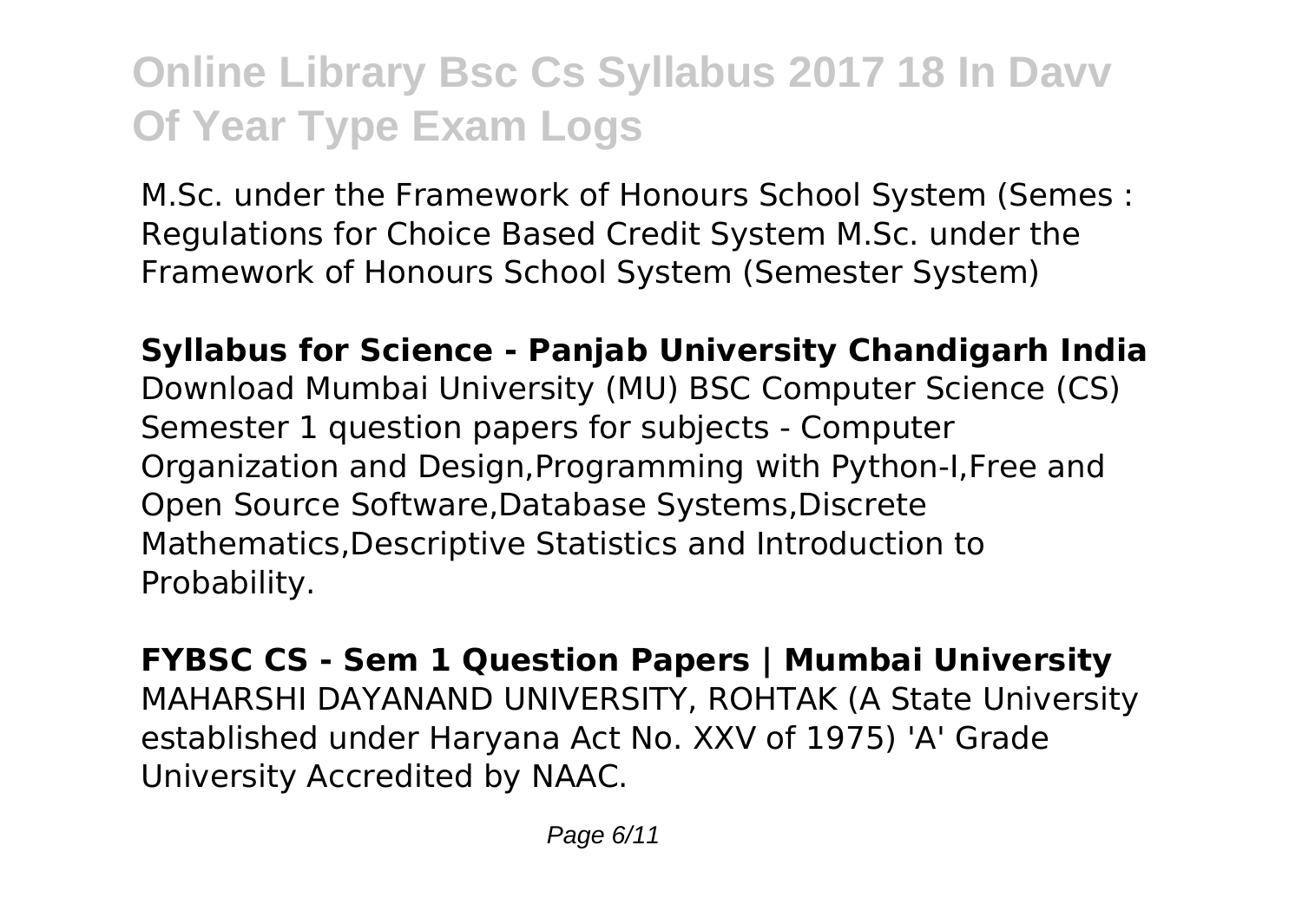#### **SYLLABI SESSION 2017-18 - MDU Rohtak**

School of Computer Science & Information Technology (SCSIT) School of Data Science & Forecasting (DSF) School of Economics ... Syllabus. Under Graduate Course Syllabus 2019-20 Post Graduate Course Syllabus 2019-20 Under Graduate Course Syllabus 2017-18 Post Graduate Course Syllabus 2017-18 Previous Year Under Graduate Course Syllabus ...

#### **Syllabus - Devi Ahilya Vishwavidyalaya, Indore**

revised subject code as per regulation 2017 – 2018 for the regulation 2008 – 2009 & 2011 – 2012 Regulations and Syllabus Revised syllabus for M.PHIL with effect from 2018-19

#### **Regulations and Syllabus | Thiruvalluvaruniversity**

Download Mumbai University (MU) BSC Computer Science (CS) Semester 4 question papers for subjects - Fundamentals of Algorithms,Advanced JAVA,Computer Networks,Software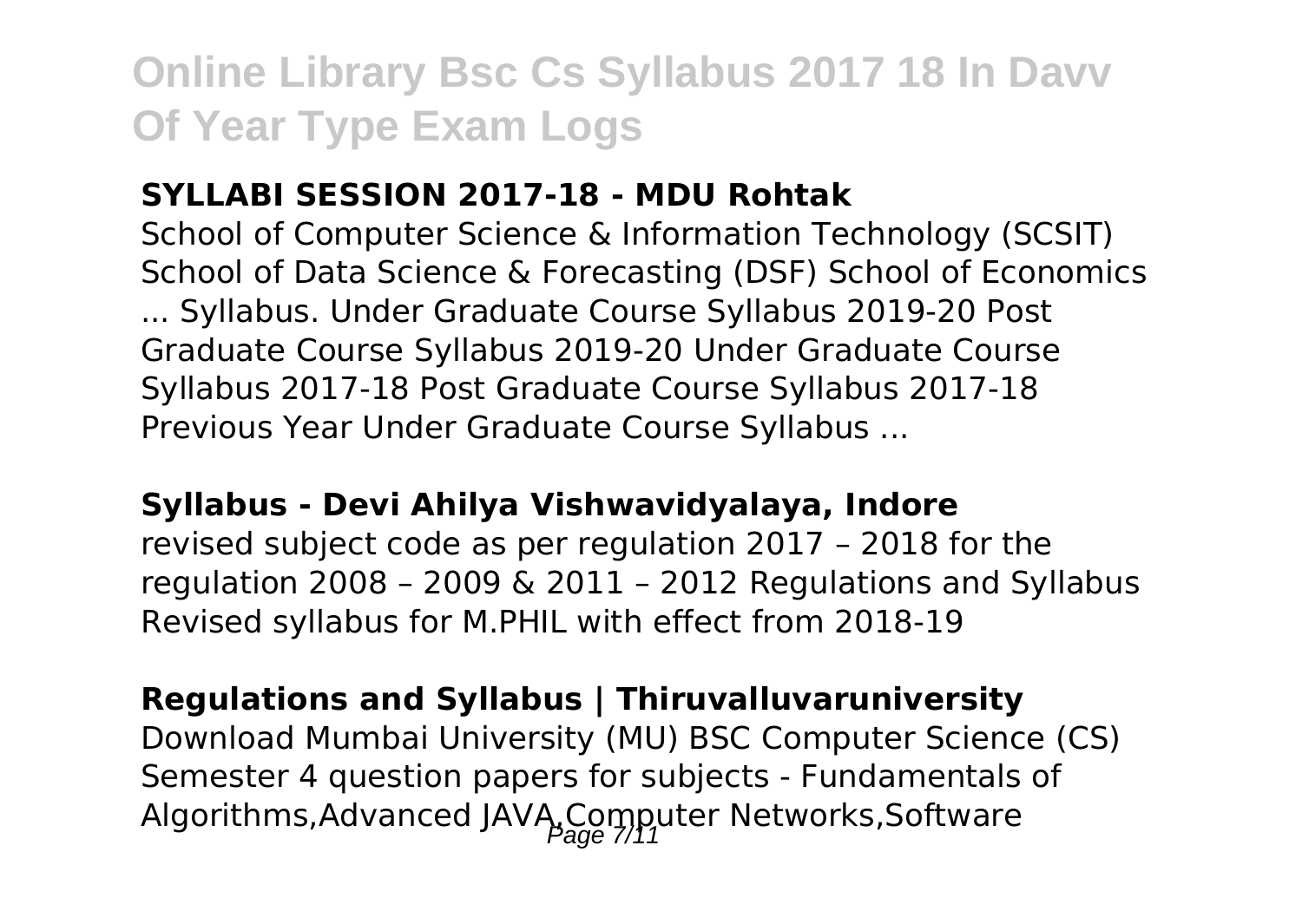Engineering,Linear Algebra using Python,.NET Technologies.

**SYBSC CS - Sem 4 Question Papers | Mumbai University** 35. M.Sc. Computer Science: A ) Syllabus with effect from 2007-08 ; B ) Revised scheme in CBCS pattern from 2008-09 ; C ) Syllabus with effect from 2010-11 ; D ) Syllabus with effect from 2015-16 ; E ) Syllabus with effect from 2017-18 ; F) Syllabus with effect from 2018-19; G) Revised Scheme with effect from 2018-19(17.06.2019) 36. M.Sc. FCA ...

#### **Affiliated Colleges Syllabus - Bharathiar University**

CCSIT is one of the topmost institutes for B-tech, BCA, and BSc programmes in the state of Utta Write up for Fresher's Party A fresher's party for the BBA iNurture students was held on 16th October 2019.

### College of Computing Sciences and IT | Syllabus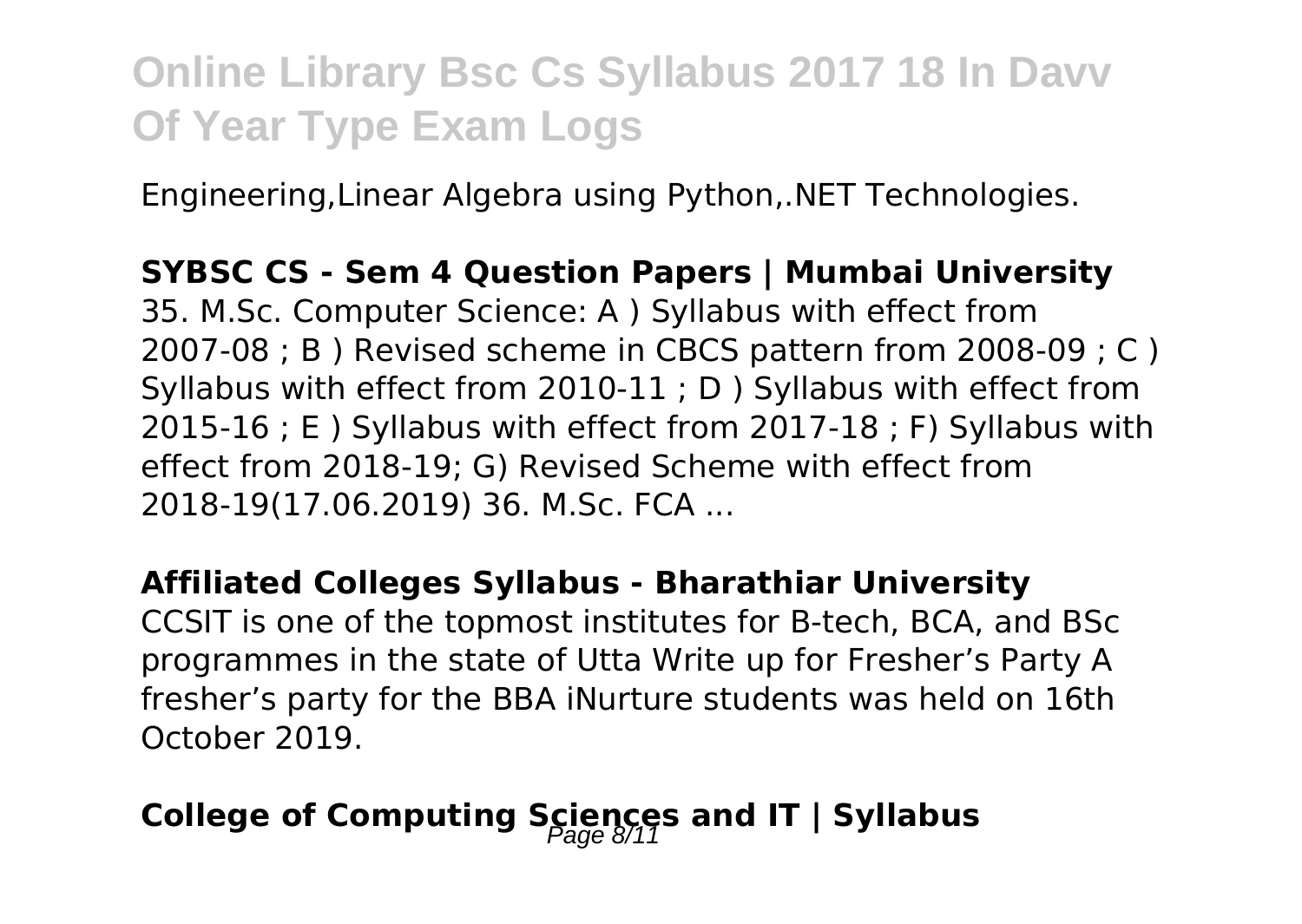Year 2017-18: 1: Certificate, Diploma & Advanced Diploma courses in Mushroom Cultivation under career oriented programme: Notification No. 100/2017(Introduction of new syllabi for Certificate, Diploma & Advanced Diploma courses in Mushroom Cultivation under career oriented programme, from the session 2017-18) Year 2016-17: 1: B.Sc. Part-I ...

### **Sant Gadge Baba Amravati University, Amravati, Maharashtra ...**

Regulations & Syllabus 2017-18 onwards PONDICHERRY UNIVERSITY (A CENTRAL UNIVERSITY) Pondicherry University B.Sc.(Computer Science) REGULATIONS (Effective from the academic year 2017-2018) 1. Aim of the Course The B.Sc. (Computer Science) course aims to impart the students with fundamental and hands on knowledge of computers, science of

...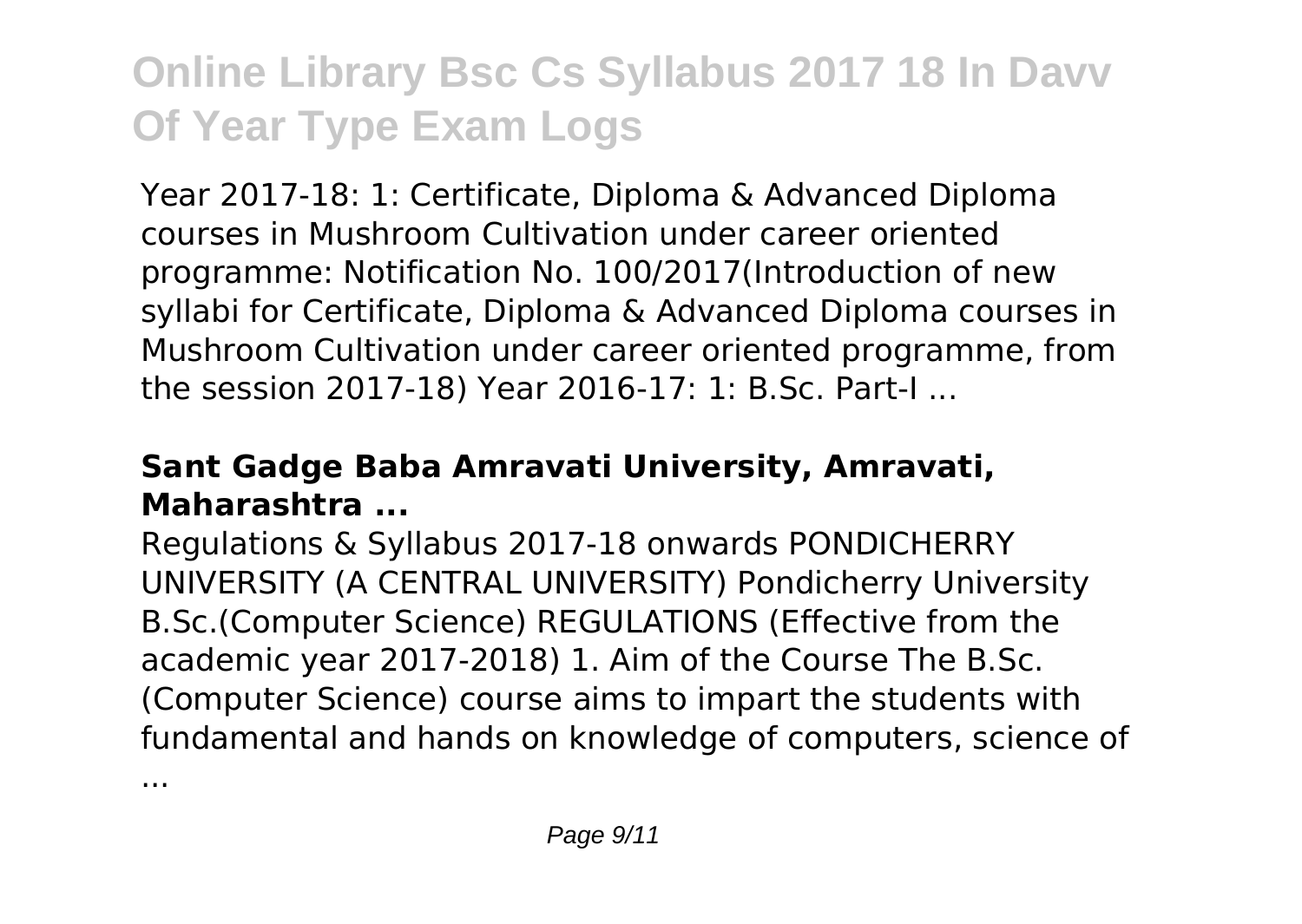### **PONDICHERRY UNIVERSITY**

The Educational qualification required for admission to B.Sc. Computer Science is 10+2 with minimum 45 – 60 % marks. This requirement varies from college to college. The approximate tuition fee of this program in government-funded colleges and institutes varies between 15,000 to 25,000 INR for three years in India.

### **BSc Computer Science Course, Subject and Syllabus**

MOOCs - Syllabus; MOOCs - Mentors; MOOCs - Reports; Contact Details; Affiliated Colleges ; Community Colleges - VSD Centres - Diploma/Certificate Courses; MSU Colleges/Constituent Colleges; PG Extension Centre; Research Projects; Eligibility for Admission to UG/PG Courses; Code of Conduct for Students; College Development Council; Centre for ...